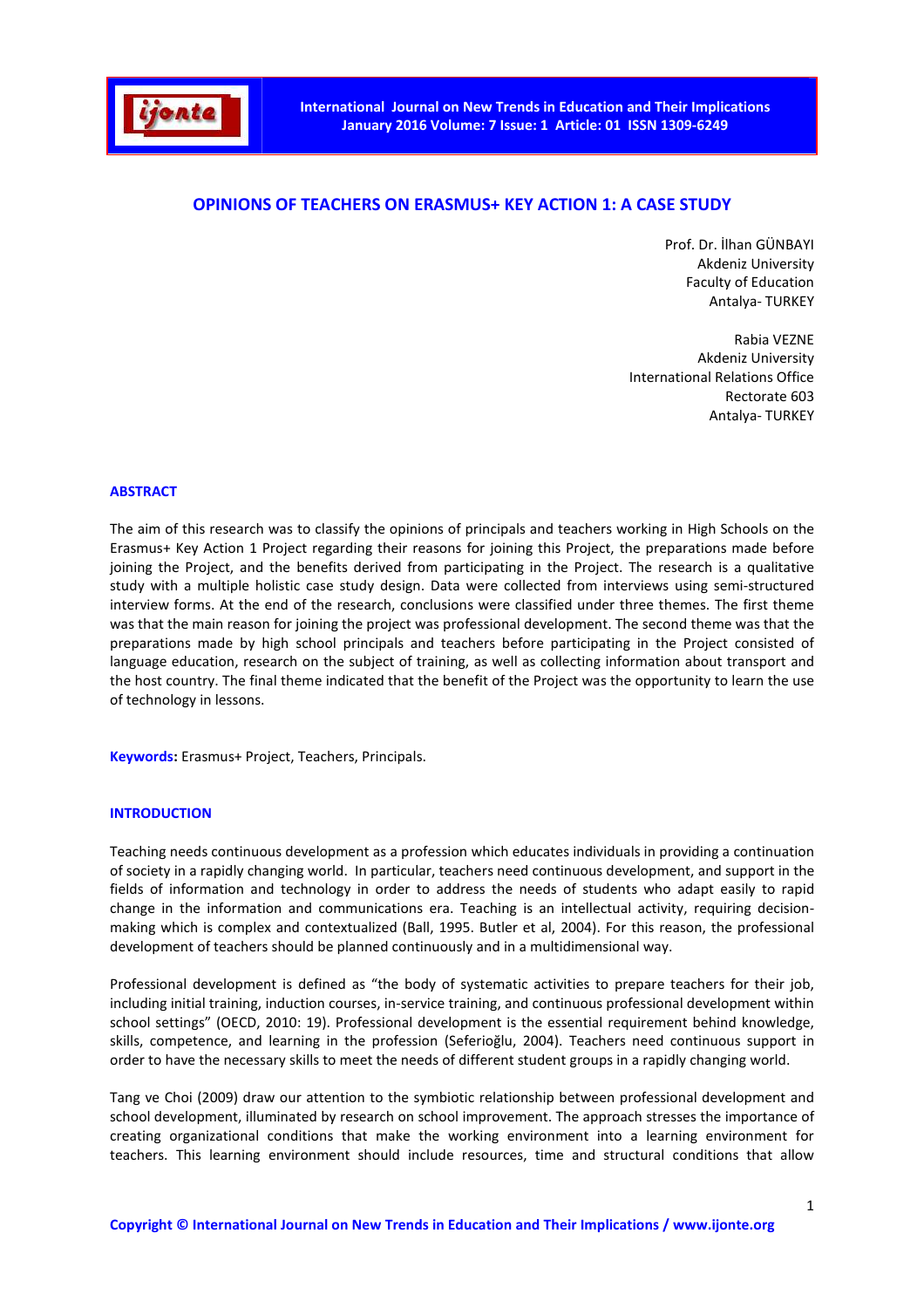

teachers to have the space and energy they need to devote to their professional development. The culture and ethos of the school should also support the professional development of the teacher.

According to Kwakman (2003), communities of professionals as settings for learning are a significant source of learning in addition to the learning taking place in the workplace. Therefore, it is important that teachers coordinate working and learning activities within the school for the benefit of both their professional development and the development of the school.

Bull & Buechler (1997) and Desimone (2009) state that the qualities needed for effective professional development include being individualized and school-based, using coaching and other follow up procedures, engaging in collaboration, and embedding practices into the daily lives of teachers (Nishimura, 2014).

According to Liljedahl (2014), teachers come to any professional learning opportunity with a list of wants and needs. Therefore, while planning these professional learning opportunities, the needs of teachers should be researched, and the planning should be carried out in accordance with their requirements.

In his paper with the title "Transforming Professional Development to Professional Learning", Steward (2014), states that learning for teachers in a professional community with other colleagues is more effective. In other words, it is more effective if professional learning activities take place within a working environment, are informed by data, and are centred on student work.

The OECD carried out their Teaching and Learning International Survey (TALIS) in order to help countries develop a high-quality teaching profession by better understanding who teachers are and how they work. There are 9 different professional development activities defined in this survey:

- Informal dialogue to improve teaching,
- Courses and workshops,
- Reading professional literature,
- Education conferences and seminars,
- Professional development network,
- Individual and collaborative research,
- Mentoring and peer observation,
- Observation visits to other schools,
- Qualification programmes.

According to the TALIS survey, with the participation of more than 100,000 teachers and principals from 34 countries, the type of professional development most often mentioned was "Informal dialogue to improve teaching", with 93% of teachers on average reporting this activity during the survey period. After "Informal dialogue to improve teaching", the most frequently reported activities were "attending Courses and workshops" (81%) and "Reading professional literature" (78%). The least common types of professional development was "Observation visits to other schools" (28%) and "Qualification programmes" (25%).

TALIS survey found that fewer than one in three teachers believe teaching is a valued profession in society. It is important that those countries where teachers feel valued tend to perform better in PISA. The Survey also shows that too many teachers still work in isolation. Over half report rarely or never team-teaching with colleagues, and only one third observe their colleagues while they are teaching. 46% of teachers report that they never receive any encouragement to do this from their school leader. Another finding of the Survey is that teachers who engage in collaborative learning have higher job satisfaction and confidence in their abilities. Moreover, according to TALIS, teachers are open to change and keen to learn and develop throughout their careers. At the same time, they need to take more initiative to work with colleagues and school leaders, and take advantage of every opportunity for professional development. According to the findings about Turkey in TALIS, the professional perception of teachers is so interesting that teachers who participated in the Survey do not see themselves as unsatisfied and they do not feel the need for professional development. However,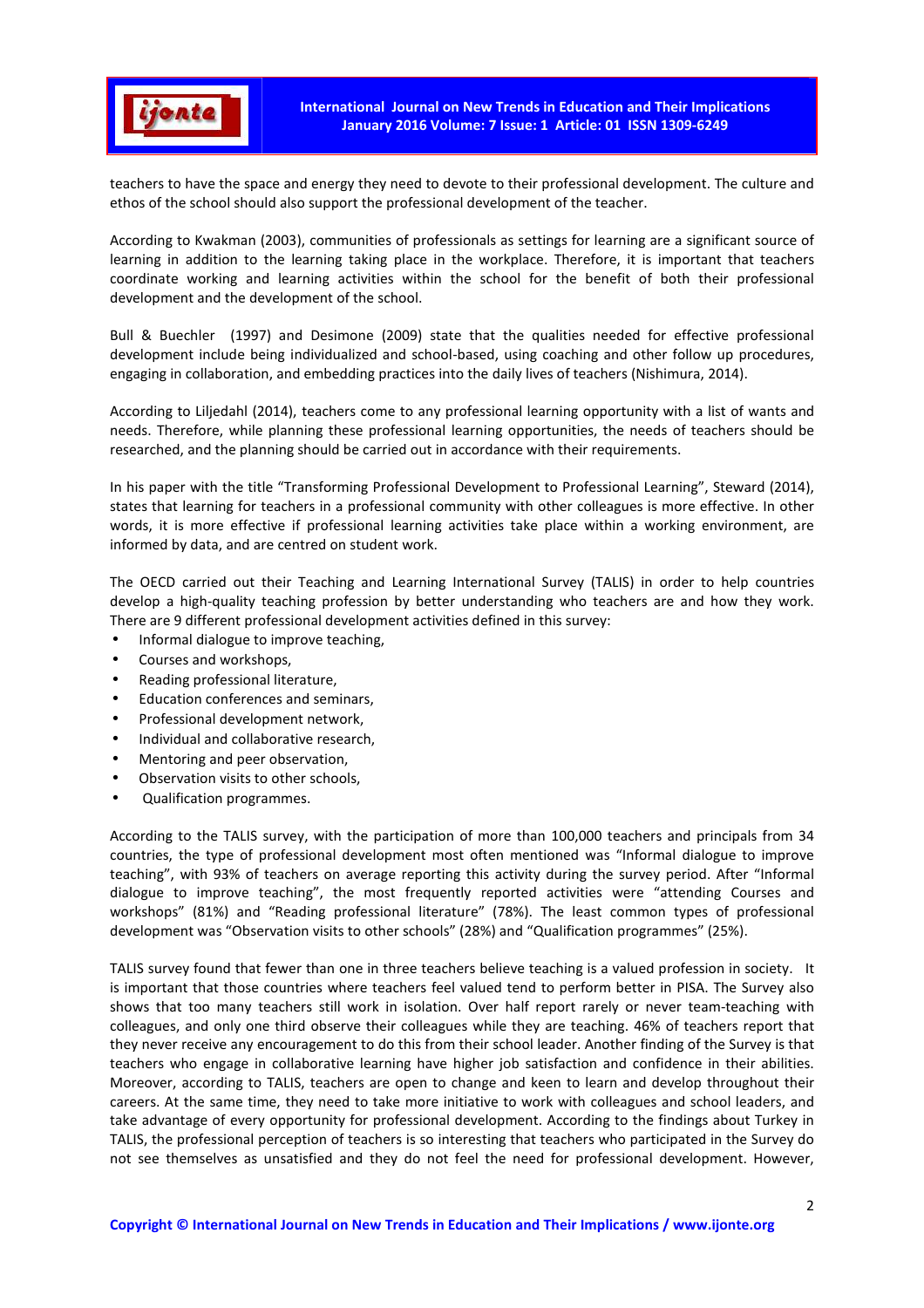

Turkey's PISA scores are extremely low, and it is impossible that this cannot be related to the professional development of teachers.

It is stated in the "Education for All" EFA report from 2005 that the level of qualifications of teachers is high in Canada, Finland, Cuba and the Republic of Korea, where high standards of educational quality have also been achieved. It is emphasized that the teaching profession is highly respected in Canada, and although there is need for more teachers, the selection criteria are high. Teachers in Canada attend 40 days of in-service training a year, participation is compulsory, and the participants receive financial rewards. When the main factor behind Cuba's rising success is put under the microscope, it is seen that teachers form a learning community called the "Colectivo pedagogico". In the "Colectivo pedagogico", teachers come together frequently to develop a common curriculum, teaching methods and materials. In the Report, it is emphasized that investments in teachers and school-based professional training are necessary to increase the quality of education. It is also clearly stated in the Report that the reason for high quality in education, and high scores in PISA, is that the professional development of teachers is supported.

The Key Data on Teachers and School Leaders in Europe, based on data collected through the Eurydice network, Eurostat, and the TALIS, TIMSS and PISA international surveys, gives an exhaustive picture of data relating to the teaching professions in 32 European countries covering 62 indicators. It also provides standardised and readily comparable quantitative and qualitative indicators which offer a wide-ranging overview of key issues related to the teaching profession in Europe. Continuing Professional Development (CPD) has gained in importance over recent years, and is considered a professional duty in a majority of countries; participation in CPD is necessary for promotion in terms of career advancement and salary increases in Bulgaria, Spain, Lithuania, Portugal, Romania, Slovenia and Slovakia. In many European countries schools are obliged to have a CPD development plan for the whole school staff, but less than a third oblige individual teachers to have a personal plan.

Teachers' professional development is also one of the priorities of the European Union (EU) as can be understood from Key Data on Teachers and School Leaders in Europe. The European Commission emphasizes improving the quality and efficiency of education and training, and enhancing creativity and innovation, including entrepreneurship, at all levels of education and training in the Education and Training 2020 Strategic Framework. The European Union supports schools and teachers with the Erasmus+ Programme, which will be implemented between the years 2014 and 2020. Erasmus+ Key Action 1 Learning Mobility of Individuals aims to improve the competences of school staff, and provide professional development opportunities abroad. There are two kinds of activities under this key action:

- Teaching assignments: this activity allows teachers or other school education staff to teach at a partner school abroad;
- Staff training: this activity supports the professional development of teachers, school leaders or other school education staff in the form of: a) participation in structured courses or training events abroad; b) a job shadowing/observation period abroad in a partner school or other relevant organisation active in the field of school education.

Even though the Erasmus+ Programme only started in 2014, 1,658 Erasmus+ KA1 project applications have been submitted in Turkey. 93 projects out of the 1,658 applications were approved and funded by the Turkish National Agency. This high number of applications shows that teachers have a high level of interest and desire to participate in a structured training course in Europe. (Türkiye Ulusal Ajansı).

The aim of this research is to classify the opinions of the principals and teachers working in High Schools on the Erasmus+ Key Action 1 Project regarding their reasons for joining this Project, the preparations made before the Project, and the benefits of the Project. To achieve this aim, the answers to these questions were sought:

- 1. What are the reasons for participating in the Erasmus+ KA1 Project?
- 2. How is the preparation process before the Erasmus+ KA1 Project?
- 3. What are the benefits of the Erasmus+ KA1 Project ?
- 4. What do teachers think the Erasmus+ KA1 Project training is like?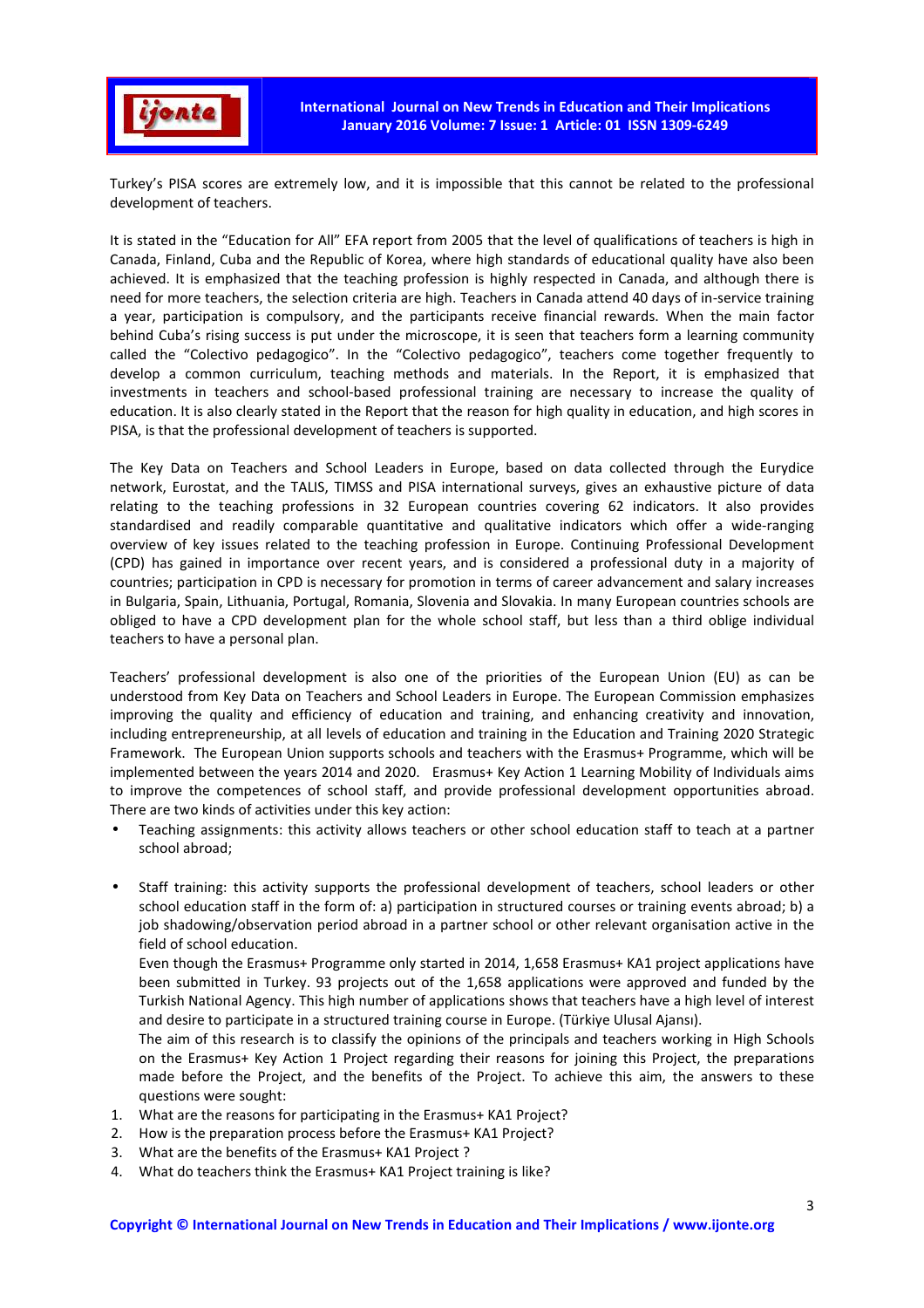

## **METHODS**

## **Sampling**

This study was conducted in Göynük Science High School from July  $1<sup>st</sup>$ , 2015 to September 30<sup>th</sup> 2015. One principal, 3 vice-principals and 20 teachers working in Göynük Science High School participated in the Erasmus KA1 Project during the 2014/2015 academic year. A non-probability sample technique based on the purposive sampling method was used because 'the sample derives from the researcher targeting a particular group, in the full knowledge that it does not represent the wider population, it simply represent itself. This is frequently the case in small scale research, for example, as with one or two schools, two or three groups of students, or a particular group of teachers, where no attempt to generalize is desired; this is frequently the case for qualitative researches such as action ethnographic or case (Cohen, Manion & Morrison, 2007).

| Code | <b>Position</b> | Study-field               | <b>Interview</b> |
|------|-----------------|---------------------------|------------------|
| A    | Teacher         | <b>Physical Education</b> | Yes              |
| В    | Teacher         | <b>Mathematics</b>        | Yes              |
|      | Teacher         | Turkish                   | Yes              |
| D    | Teacher         | History                   | Yes              |
| E    | Teacher         | Biology                   | Yes              |
|      | Teacher         | <b>Mathematics</b>        | Yes              |
| G    | Vice-principal  | English                   | Yes              |
| н    | Principal       | Religion                  | Yes              |

|  |  |  |  | Table 1: Participant status and accompanying data collection |
|--|--|--|--|--------------------------------------------------------------|
|--|--|--|--|--------------------------------------------------------------|

As seen in Table 1, the informants in this study were principals and teachers. Face-to-face interviews were done with 8 administrative and teaching staff members from Göynük Science High School. The participants were volunteers, and there were no restrictions on the ages and seniority of principals and teachers.

#### **METHOD**

The method of this research is qualitative study. The research is a case study with a holistic single case. Data were collected via face-to-face interviews by using semi-structured interview forms. According to Yıldırım and Şimşek (2000:19), qualitative study is a study which uses a process to present perceptions and events in a holistic and realistic way in their natural environment. Data collection methods such as observation, interviews and document analyses are used in qualitative study. The case study present results by observing them in their real context which determines the reasons and results. In qualitative research design, the case study method allows investigators to retain the holistic and meaningful characteristics of real-life events such as individual life cycles, small group behaviour, organizational and managerial processes, school performance, and interpersonal relations in real contexts (Cohen et al, 2007; Yin, 2012).

#### **Data Collection**

In order to classify the opinions of the principals and teachers working in the High School on Erasmus+ Key Action 1 Project as the reasons of joining this Project, the preparations before the Project and the benefits of the Project, semi-structured individual interviews were used because this would provide an in-depth exploration of the topic. It would also allow the flexibility, for example, to change the order of questions, simplify the questions, and to probe the interviews (Cohen et al, 2007). Data were collected from July  $1<sup>st</sup>$  2015 to September 30<sup>th</sup> 2015. Face-to-face interviews were used and informants' experiences, thoughts and feelings were recorded in a taped diary.

#### **Data Analysis**

Data analysis began with repeated readings of interview transcripts from conversations with principals and teachers. The purpose was to determine the essence of the phenomenon and structures of experiences of the principals and teachers who participated in the Erasmus+ Key Action 1 Project. During data analysis, the data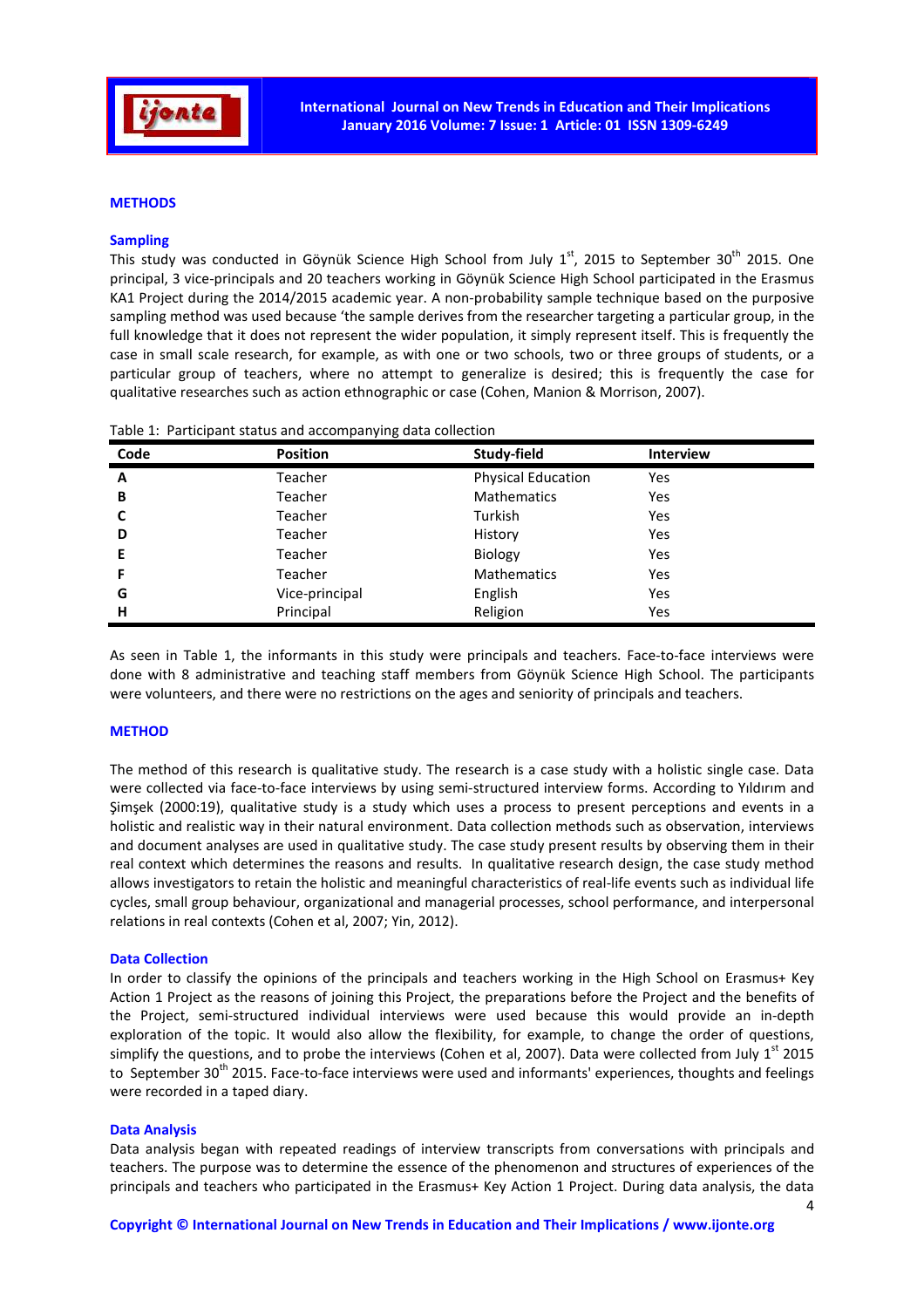

were organized categorically and chronologically, reviewed repeatedly and continually coded. Interview transcripts were regularly reviewed. In addition, the data analysis process was aided by the use of a qualitative data analysis computer program called NVIVO 10. These kinds of computer programmes do not actually perform the analysis but facilitate and assist it. That is to say, NVIVO 10 does not perform the analysis but only supports the researcher doing the analysis by organizing data and recodes, nodes etc. (Kelle, 1995; Cohen et al, 2007).

## **Ethical Considerations**

Participants were briefed about the aims of the research, kept informed at all stages and offered anonymity. A consent form was signed between researcher and each participant about the use of the data in terms of how its analysis would be reported and disseminated. Care was also taken not to impose the researcher's beliefs on others since researcher's beliefs were secondary, and it was the participants thinking which was required.

## **Interview Process and Mapping**

The purpose of this study was to classify the opinions of the principals and teachers who were working in a High School on the Erasmus+ Key Action 1 Project. Thus the mapping of interview questions was carried out on four levels. Firstly, the principals and teachers were asked why they participated in the Project, secondly what preparations they made before the Project started, thirdly what the benefits of the Project were, and finally what they thought of the Project and why.

## **Validity and Reliability**

In order to ensure the reliability and validity of the study, some steps were followed: (i) data were collected from various sources such as interviews (individual) and documents in terms of triangulation (ii) data were used as direct quotations from the interviews without making any comments on them, (iii) a purposive sampling method based on voluntarism was used in order to get the opinions and experiences of principals and teachers in Göynük Science High School (iv) data were coded by two independent researchers and Cohen's kappa coefficient was calculated to determine inter-rater reliability of themes coded -0.92 perfect agreement- for inner reliability (Landis & Koach, 1977) and (v) records of interviews, documents and participant observations were kept for outer reliability.

#### **FINDINGS**

In this study, we tried to present the opinions of the principals and teachers working in a Science High School on the Erasmus+ Key Action 1 Project. The opinions of the principals and teachers were classified according to reasons for joining this Project, preparations made before the Project, and the benefits of the Project. During the research process, participants were offered anonymity.

## **1. Reasons for participating in the Erasmus+ KA1 Project**

Principals and teachers were asked about their reasons for participating in the Erasmus+ KA1 Project. The data can be seen in Table 2.

As can be understood from the frequency analysis of the reasons for participating in the Erasmus+ KA1 Project in Table 2, 37.5% of principals and teachers stated that the main reason for participation was professional development. The opinions of the participants are as follows:

# *My reason for participating in a training course abroad is to develop myself in my profession, and to be more helpful to students at school (A1, 15)*

*…the third reason is of course I thought that it would contribute to my professional development (G1, 15) The reason for participating in a training course abroad is entirely about professional development (H1,15)*  Next, 25% of principals and teachers stated that the reasons for participation were comparing educational systems, knowing about different cultures, learning about different implementations and using them, and personal development. The opinions of the participants are as follows:

*Seeing on site and comparing the education systems in my country and abroad (B1, 5)*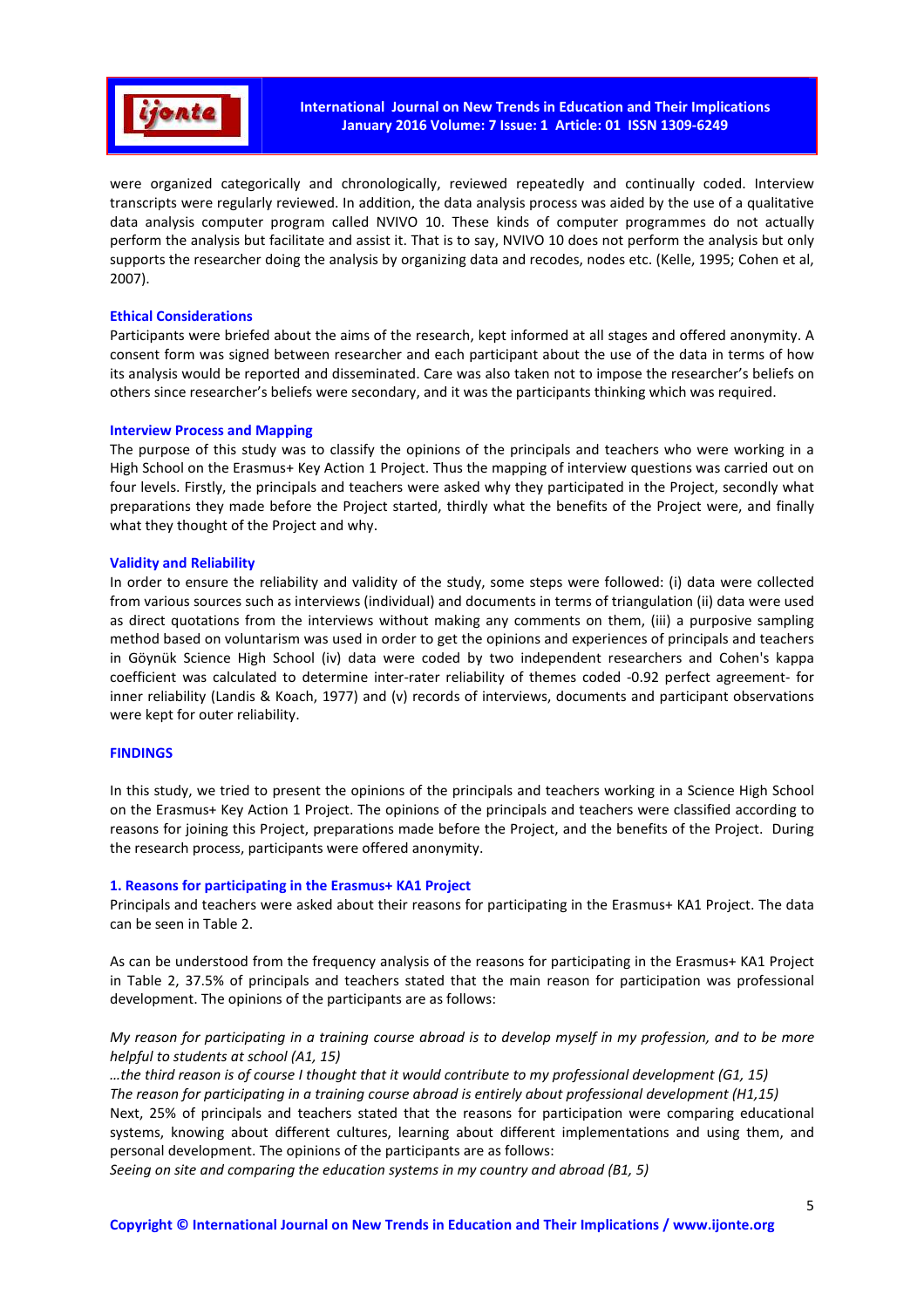

# Table 2**:** Reasons for participating in the Erasmus+ KA1 Project

|                                                                 | А |   | D | Ε | F | G          | н |                | %      |
|-----------------------------------------------------------------|---|---|---|---|---|------------|---|----------------|--------|
| 1 Comparing the developments and activities in the field        |   |   |   |   | V |            |   | $\mathbf{1}$   | 12.50% |
| 2 Learning the developments in the field                        |   |   |   |   |   |            |   | 1              | 12.50% |
| 3 Taking part in scientific studies                             |   |   |   | v |   |            |   | 1              | 12.50% |
| 4 Researching scientific studies                                |   |   |   | v |   |            |   | 1              | 12.50% |
| 5 Comparing educational systems                                 |   |   |   |   |   |            | v | $\overline{2}$ | 25.00% |
| 6 Increasing the awareness about educational facilities         |   |   |   |   | v |            |   | 1              | 12.50% |
| 7 Recognising the similarities in educational systems           |   |   | V |   |   |            |   | 1              | 12.50% |
| 8 Recognising the ability to live in a different country        |   |   | V |   |   |            |   | 1              | 12.50% |
| 9 Knowing about different cultures                              |   |   |   |   |   | $\sqrt{ }$ |   | 2              | 25.00% |
| 10 Learning about different implementations and using them      |   | v |   |   |   |            |   | $\overline{2}$ | 25.00% |
| 11 Meeting with colleagues from different countries             |   |   |   |   |   |            |   |                | 12.50% |
| 12 Learning the socio-cultural structure of the hosting country |   |   |   |   | v |            |   | 1              | 12.50% |
| 13 Personal development                                         |   | v |   |   |   | v          |   | 2              | 25.00% |
| 14 Curiosity                                                    |   |   |   |   | v |            |   | 1              | 12.50% |
| 15 Professional Development                                     | V |   |   |   |   | v          | ν | 3              | 37.50% |
| 16 Seeing a new country                                         |   |   | V |   |   |            |   | $\mathbf{1}$   | 12.50% |
| 17 Knowing about new cultures                                   |   |   |   |   |   |            |   | 1              | 12.50% |

*Researching the educational structure of that country, systematically comparing the educational structures of Turkey and that country, and getting the opportunity to do this (H1, 5)* 

*Our school, being a science high school, has science events and other socio-cultural courses and I want to learn about the socio-cultural richness of the country where the training course is organised and share these with students (A1,9)* 

*Secondly, I want to know different cultures (G1,9)* 

*Another reason is to see different educational implementations in European countries, seeing them on site and transferring good applications to school (A1, 10)* 

*Learning how the course subject is perceived and processed in other countries (C1,10)* 

*Contributing to my personal development by having new friends (C1,13)* 

*First, personal development (G1,13)*

12.5% of principals and teachers stated that the reasons for participation are comparing developments and activities in the field, learning the developments in the field, taking part in scientific studies, researching scientific studies, increasing their awareness about educational facilities, recognising the similarities in educational systems, recognising the ability to live in a different country, meeting with colleagues from different countries, learning the socio-cultural structure of the host country, curiosity, seeing a new country, and knowing about new cultures. The opinions of the participants are as follows:

*I am curious about the similarities and differences in the developments and activities between Turkey and abroad in my field (F1,1)* 

*I attended this course to take part in scientific studies (E1,3)* 

*… I researched scientific studies of that country (E1,4)* 

*My awareness about their and our educational facilities increased (F1,6)* 

*I see that although the cultures are different, the educational systems have basic similarities (D1,7)* 

*I want to see how can I live in a country where people speak another language and my problem solving capacity (D1,8)* 

*Again, first of all, it is impressive to meet colleagues with different countries and sharing (F1,11) Curiosity (F1,14)* 

*Seeing a new country (D1, 16)* 

*Knowing about new cultures (C1,17 )* 

When the opinions of the principals and teachers on the reasons for participation in the Erasmus+ Key Action 1 Project generally were analyzed, principals expected professional development, personal development,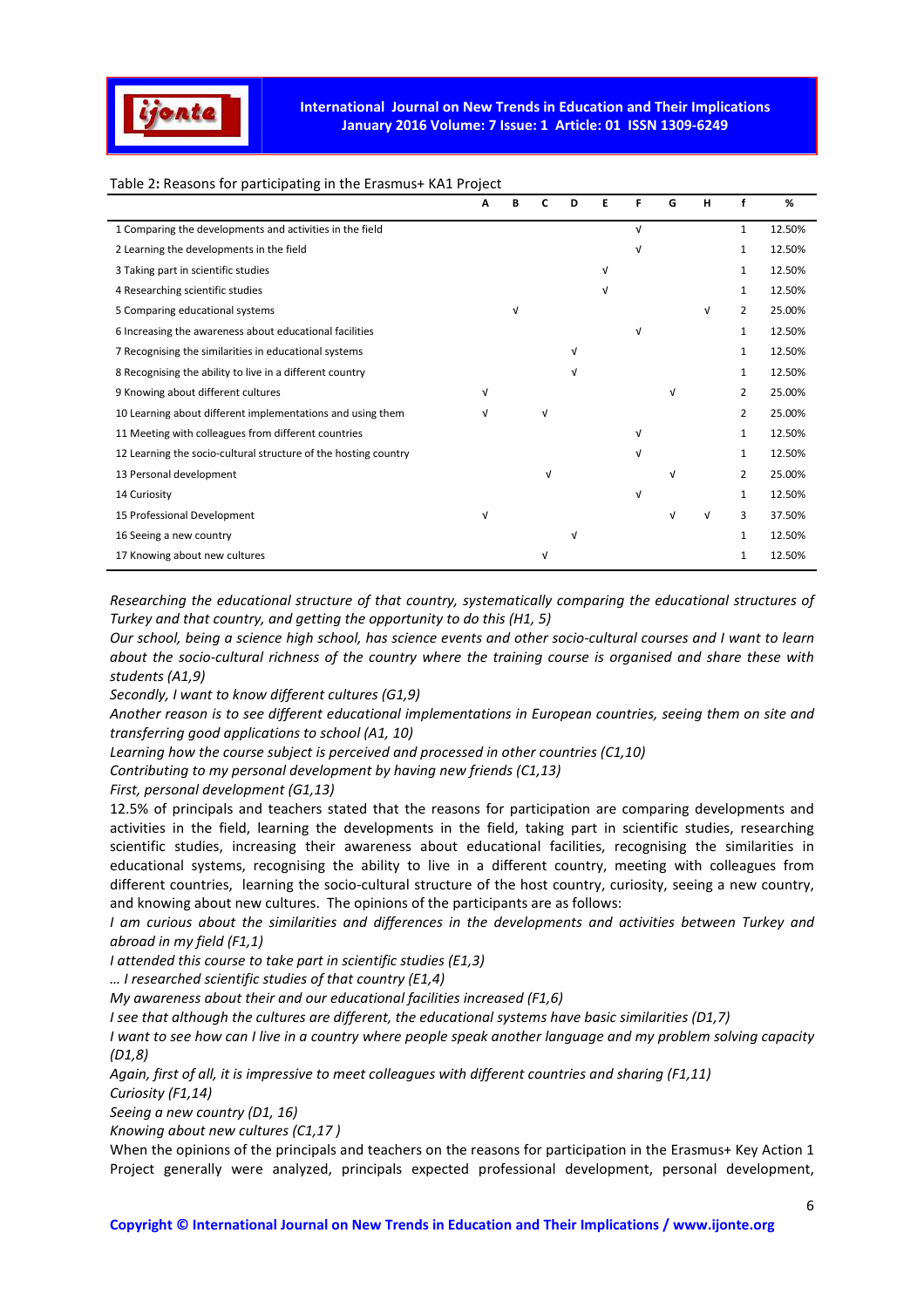

comparing educational systems, and knowing about different cultures. Accordćngly, it was understood that teachers participated in the Project to learn about different implementations and use them, personal development, comparing developments and activities in their field, learning about developments in their field, taking part in scientific studies, researching scientific studies, increasing their awareness about educational facilities, recognising the similarities in educational systems, recognising the ability to live in a different country, meeting with colleagues from different countries, learning the socio-cultural structure of the hosting country, curiosity, seeing a new country, and knowing about new cultures.

# **2. The preparations before Erasmus+ KA1 Project**

Principals and teachers were asked about their preparations before the Erasmus+ KA1 Project. The data can be seen in Table 3.

|                                                                           | A | B | C | D | Е | F | G | н |               | %      |
|---------------------------------------------------------------------------|---|---|---|---|---|---|---|---|---------------|--------|
| 1 Language education                                                      | ν | V |   | V |   |   |   |   | 3             | 37.50% |
| 2 Getting information about the places to be<br>visited                   | ν |   |   | V |   |   |   |   | $\mathcal{L}$ | 25.00% |
| 3 Research about the training subject                                     |   |   | ν |   |   |   | v |   | 3             | 37.50% |
| 4 Researching about culture                                               |   |   |   |   | V |   |   |   |               | 25.00% |
| 5 Getting information about transport                                     |   | V |   |   |   | V |   |   | 3             | 37.50% |
| 6 Getting information about the country                                   |   |   | ν |   |   |   | ν | v | 3             | 37.50% |
| 7 Comparing countries                                                     |   |   |   | V |   |   |   |   | 1             | 12.50% |
| 8 Getting information about the educational<br>system of the host country |   |   |   | V |   |   |   |   | 1             | 12.50% |
| 9 Getting information about the host<br>organization                      | v |   |   |   |   |   |   |   |               | 12.50% |

Table 3: Preparations before the Erasmus+ KA1 Project

As can be understood from the frequency analysis of their preparations before the Erasmus+ KA1 Project in Table 3, 37.5% of principals and teachers stated that the preparations they did before the Project were language education, research about the training subject, and getting information about transport and the country. The opinions of the participants are as follows:

*I went on a course to make English practice before the training course. To have easy communication (A2,1)* 

*I studied English a little and learnt basic sentences and structures (D2,1)* 

*I made research about the course subject (C2,3)* 

*Secondly, I made research about the environment, which is the course subject in the environment and on the internet (G2,3)* 

*We collected information about the metro map and transport from the airport to the city centre in that country. We identified the easiest and cheapest form of transport. Besides, we planned to find cultural places and visit them (A2,5)* 

*I examined the metro infrastructure of the city in the country where I was going (B2,5)* 

*I researched the transport facilities and good places in the city (F2,5)* 

*I got information about the country we went to (C2,6)* 

*One, I made research about the country I went to from the internet (G2,6)* 

*I can say that the preparation we did before the training course abroad was getting information about the country (H2,6)* 

Next, 25% of principals and teachers stated that the preparations they did before the Project were getting information about the places that would be visited and research about culture. The opinions of the participants are as follows:

*We did preparations before the training course, got information about hotels, transport, the training venue, the region and the places that can be visited there (A2,2)* 

*I did research about the place I went to (D2,2)* 

*I tried to learn enough English terms for myself (B2,1)*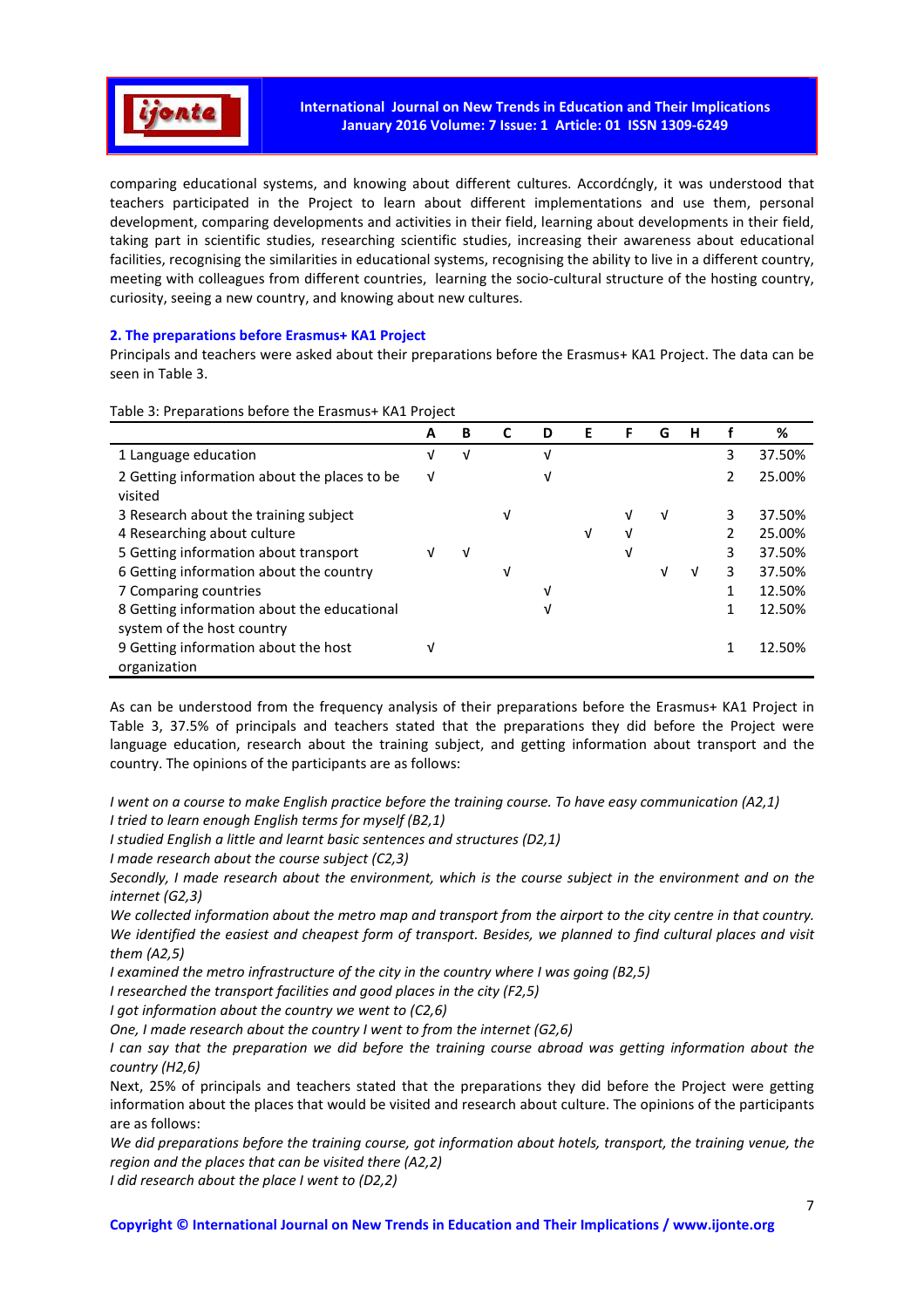

**International Journal on New Trends in Education and Their Implications January 2016 Volume: 7 Issue: 1 Article: 01 ISSN 1309-6249** 

# *I researched the culture of the country we went to (E2,4)*

*First of all, I researched the climate and the eating and drinking culture of the country I went to (F2,4)*  12.5% of principals and teachers stated that the preparations they did before the Project were comparing countries, getting information about the educational system of the host country, and getting information about the host organization. The opinions of the participants are as follows:

*Getting information about the educational system of that country (D2,8)* 

*I also got information about the organization which organises the training course (A2,9)* 

When we interpret the opinions of the principals and teachers on the preparations they did before the Project generally, principals and teachers both stated that they did research about the training subject and getting information about the country.

#### **3. Benefits of Erasmus+ KA1 Project**

Principals and teachers were asked about the benefits of the Erasmus+ KA1 Project. The data can be seen in Table 4.

**A B C D E F G H f %**  1 Converting my studies into a documentary  $\sqrt{1}$  12.50% 2 Improving environmental awareness √ 1 12.50% 3 Using technology in the lessons  $\sqrt{$  √ √ √ √ 4 50.00% 4 Sharing good practices in education → 12.50% → 12.50% 5 Transferring training subjects to school subjects  $\sqrt{1}$  12.50% 6 Effect on professional development √ 1 12.50% 7 Preparation for events done at school  $\sqrt{1}$  12.50% 8 Broadening horizons √ √ 2 25.00% 9 Learning about video shooting √ √ √ 3 37.50% 10 Improving foreign language  $\sqrt{1}$  12.50%

Table 4: Benefits of the Erasmus+ KA1 Project

As can be understood from the frequency analysis of the benefits of the Erasmus+ KA1 Project in Table 4, 50% of principals and teachers stated that the main benefit of the Project was using technology in the lessons. 37.5% of principals and teachers stated that the secondary benefit of the Project is learning about video shooting. The opinions of the participants are as follows:

*I learnt technology use in lessons (A3,3)* 

*Besides, I used technology and reinforced the effect of technology on courses practically (F3,3)* 

*I can talk about two kinds of effect here, first more effective media tools use in the courses and how to use them (G3,3)* 

*Our main aim is in the science and technology use, … increasing technology use skills in science teaching, our technology use skills improved and we had a chance to implement this in our school (H3,3)* 

*How to shoot video with students, fine details in video shooting (A3,9)* 

*I learnt some specifics that should be known in video shooting (B3,9)* 

*I learnt what to do and how to be careful for successful video shooting (D3,9)* 

Next, 25% of principals and teachers stated that the benefit of the Project is broadening horizons. The opinions of the participants are as follows:

*Broadening my horizons with project work done abroad (E3,8)* 

*… also I think that my horizons will broaden by travelling abroad (H3,8)* 

12.5% of principals and teachers stated that the benefits of the Project were converting their studies into a documentary, improving environmental awareness, sharing good practices in education, transferring the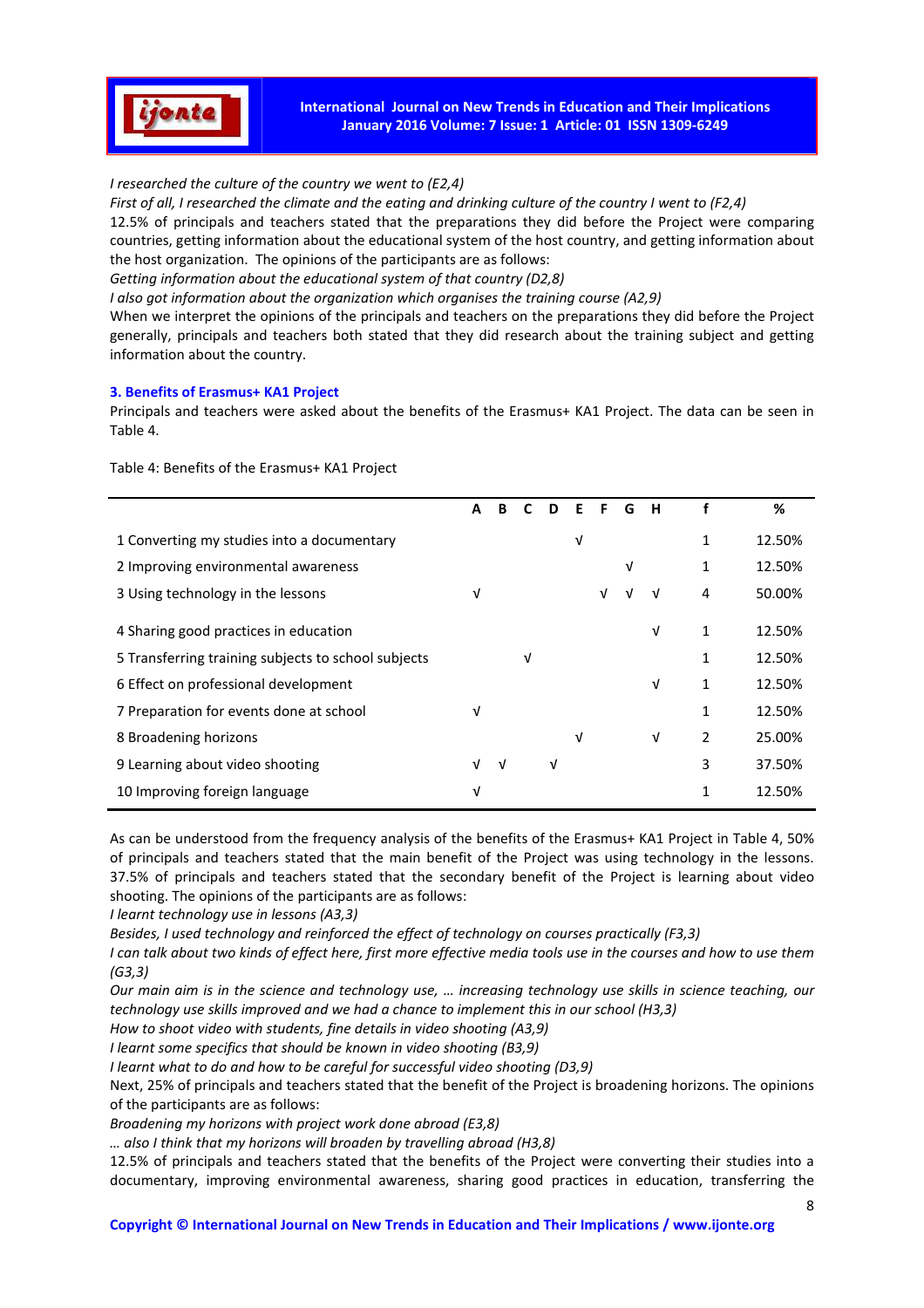

training subject to school subjects, effect on professional development, preparation for events done at school, and improving foreign language. The opinions of the participants are as follows:

*The most important benefit to me is to transfer my field study and laboratory work into a documentary (E3,1) Secondly, educational studies to increase environmental awareness of not only students but also people in the environment (G3,2)* 

*… we shared good practices in education (H3,4)* 

*We learnt how to transfer the training subject to our lessons (C3,5)* 

*This training course organised abroad had a big effect on our professional development (H3,6)* 

*… also I learnt what to do in social events organised at school, how to distribute the roles, preparatory work for it, work during the event, and things to be done after the event (A3,7)* 

*Well… I improved my foreign language and I was motivated more to learn a foreign language (A3,10)*

When the opinions of the principals and teachers on the benefits of the Project were analysed generally, the principals' opinions were compatible with the reasons for participation. They stated that the benefits of the Project are using technology in their lessons, learning about video shooting, sharing good practices in education, professional development, and broadening horizons. Having similar opinions, teachers stated that the benefits of the Project were converting studies into a documentary, improving environmental awareness, transferring the training subject to school subjects, and preparation for events done at school, and improving foreign language.

## **4. Metaphors for Erasmus+ KA1 Project Training**

Metaphors formulated by the 8 participants can be categorized under five themes as in Table 5: nature, place, person, things, and activity. Three of the participants formulated nature metaphors in defining the Project training. A described the training as a tree: *"the training course I attended was like a fruit tree. The more you look after a fruit tree, the more you get fruit. For me also, the more careful and patient I am, the more I learn and improve my skills, and if we think of the skills I get as a fruit, I am planning to share them with students. Therefore, I described it as a tree. Namely, I aim to share what I get from the training course as a fruit shared with others"*. Similarly, B used a rainbow metaphor for describing the training: *"It was like a rainbow because the people from all over the world were colourful for me".* As for C, he defined training as a mineral: *"It was like an unprocessed mineral because I added good knowledge to mine and made it more functional and contemporary".* 

| - - - - -  | $ \cdot$ | - - - | ັ |   |   |   |   |   |   |        |
|------------|----------|-------|---|---|---|---|---|---|---|--------|
|            | A        | в     |   | D |   |   | G | н |   | %      |
| 1 Nature   |          |       | v |   |   |   |   |   | 3 | 37.50% |
| 2 Place    |          |       |   |   |   | ν |   | ν | 2 | 25.00% |
| 3 Person   |          |       |   |   |   |   |   |   |   | 12.50% |
| 4 Things   |          |       |   |   | v |   |   |   |   | 12.50% |
| 5 Activity |          |       |   |   |   |   | V |   |   | 12.50% |

Table 5: Metaphors for the Erasmus+ KA1 Project Training

Two of the participants formulated place metaphors in defining training. H described training as a school: *"It was like a different school because I felt that I entered a different world and it made positive contributions to my personal development and world perspective, I can summarize it shortly like this"*. F described training as a workshop: *"It was like a workshop because we continually practiced what we learnt in theory, and applied it to daily life. This training course was functional not static for me".*

Three other participants used different metaphors for training. Participant D used a person metaphor and she thought training was like a student*: "It was like a student who starts primary school. Life changes suddenly, a new and anxious environment, many things to learn".* On the other hand, participant E formulated a thing metaphor and she defined training as a ship: *"It was like a ship in deep-sea because its horizon was broad and you do not know which port it will go".* Finally, G defined training as an activity and defined it as a game: *"In my opinion, it was like an enjoyable game because the trainer was so joyful, and the training was funny".* As can be understood from the frequency analysis of metaphors defined by teachers in Table 5, the training course was perceived as a fruitful, effective, interesting and generally positive phenomenon.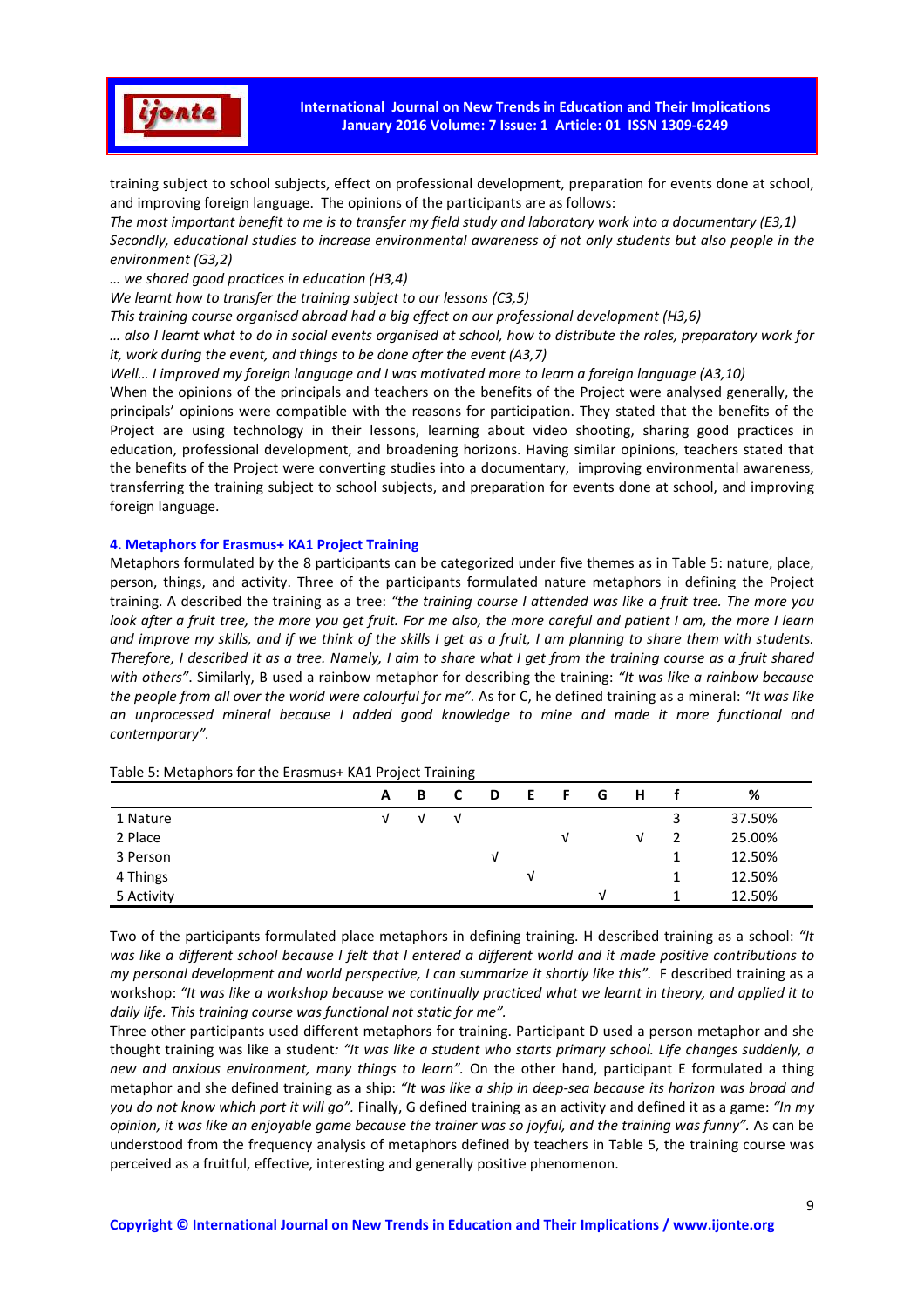

## **DISCUSSION AND CONCLUSION**

This study was done to understand and classify the opinions of the principals and teachers working in a Science High School on the Erasmus+ Key Action 1 Project regarding their reasons of joining this Project, the preparations made before the Project, and the benefits of the Project. Accordingly, data were collected through semi-structured individual interviews.

The reasons given by the principal and teachers for participation in the Erasmus+ Key Action 1 Project were professional development, comparing educational systems, knowing about different cultures, learning about different implementations and using them, and personal development. When the reasons for participating in the Project are interpreted generally, it could be said that these reasons are compatible with "support learners in the acquisition of learning outcomes (knowledge, skills and competences) with a view to improving their personal development, support the professional development of those who work in education and training, enhance the participants' foreign languages competence, and raising participants' awareness and understanding of other cultures and countries"; the aim of Erasmus+ Programme Key Action 1 Learning Mobility of Individuals, which is carried out by the European Commission between the years 2014 and 2020 (EC, 2016). The opinions of the principal and teachers on the reasons for participation in the Erasmus+ Key Action 1 Project are also compatible with the findings of Kippax's (1999) study called "The Leonardo da Vinci project qualifying training in low vision". According to this study, it is important that colleagues and project participants from different disciplines should be eager for successful cooperation (Kippax, 1999: 42).

The preparations before the Project were language education, research about the training subject, and getting information about transport and the country. When the preparations before the Project are interpreted generally, it can be said that these are compatible with "enhance the participants' foreign languages competence, raise participants' awareness and understanding of other cultures and countries"; the learning aims of Erasmus+ Programme Key Action 1 Learning Mobility of Individuals, which is carried out by European Commission between the years 2014 and 2020 (EC, 2016). At the same time, language education as a preparation before the Project is compatible with the findings of Minasowicz, Nowak, Sołtyska's (2004) study called "Methodology of English language courses for construction engineers and managers in Poland and Portugal". According to this study, it is stated that the Leonardo da vinci project will make English language use easier in addition to knowledge transfer (Minasowicz, Nowak and Sołtyska 2004: 104).

When the benefits of the Project are interpreted generally, it can be said that these are compatible with "Support learners in the acquisition of learning outcomes (knowledge, skills and competences) with a view to improving their personal development, support the professional development of those who work in education and training, enhance the participants' foreign languages competence, raise participants' awareness and understanding of other cultures and countries."; the principle of the European Commission (EC, 2016). The opinions of principals and teachers on the benefits of the Erasmus+ Key Action 1 Project are also compatible with the findings of Kippax's (1999) study called "The Leonardo da Vinci project qualifying training in low vision". According to this study, the benefits of the Leonardo da Vinci project are learning about good practices in vocational education and getting new perspectives (Kippax, 1999: 42).

The Erasmus+ KA1 Project in Turkey has important benefits such as; professional development, comparing educational systems in the EU and Turkey, and personal development. For that reason, Erasmus+ KA1 projects are essential for high schools.

According to the findings of this study, the following ideas are suggested by the researcher:

Teachers should be informed more about different training courses which are specific to their field of study given under Erasmus+ Key Action 1, and they should attend those training courses in order to increase their Professional development.

Teachers should be informed about the Erasmus+ KA2 Strategic Partnership Projects writing and application process in order to get the benefit of partnership projects.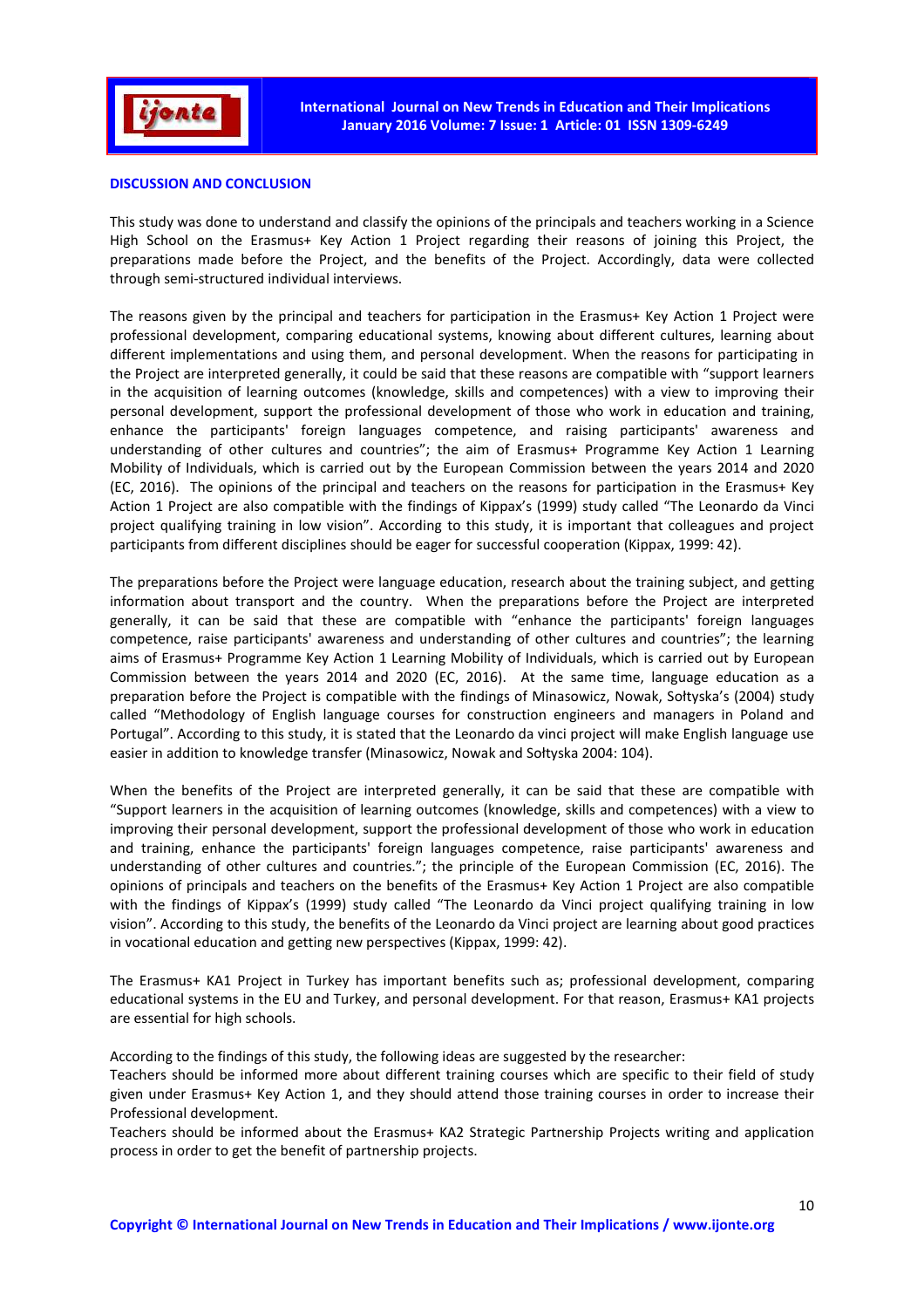

**IJONTE's Note:** This article was presented at World Conference on Educational and Instructional Studies-WCEIS, 05- 07 November, 2015 by IJONTE Scientific Committee.

# **BIODATA AND CONTACT ADDRESS OF AUTHORS**



Prof. Dr. Ilhan GUNBAYI completed his BA studies on English Language Teaching, his MA in Educational Administration and Supervision, his PhD on Educational Administration, Supervision, Planning and Economy at Hacettepe University in Turkey, and his Post Doctorate Study on Qualitative Research Methods at Sheffield Hallam University in the UK. He has been working as an Associate Professor in the Educational Sciences Department of Akdeniz University Faculty of Education since 2003. He is scholarly interested in qualitative research methods, organizational communication, organizational culture and climate, motivation at work, job stressors and school leadership, vocational education and training linked to employment issues and national development, particularly in Turkey but also in Central/Western Asia and Europe.

Assoc. Prof. Dr. Ilhan GUNBAYI Akdeniz University Faculty of Education Educational Sciences Department Dumlupinar Bulvari Kampus 07058 Antalya- TURKEY E. Mail: igunbayi@akdeniz.edu.tr



Rabia VEZNE completed her BA studies in English Language Teaching at the Middle East Technical University, and her MA on Educational Administration and Supervision in Kırıkkale University. She is doing a PhD on Adult Education in Ankara University in Turkey. She has been working as an EU Projects Advisor since 2009, and she has been working in the Akdeniz University International Relations Office as an EU Projects Advisor since 2013. She is scholarly interested in vocational education and EU projects.

Rabia VEZNE Akdeniz University International Relations Office Dumlupinar Bulvari Kampus 07058 Antalya- TURKEY E. Mail: rabiavezne@akdeniz.edu.tr

#### **REFERENCES**

Butler, D.L., Lauscher, H.N., Jarvis-Selinger, S., Beckingham, B. (2004). Colloboration and self-regulation in teachers' professional development. *Teaching and Teacher Education*. 20, 435-455.

Cohen, L., Mannion, L. and Morrıson, K. (2007). Research Methods in Education. UK: Routledge, Taylor & Francis Group.